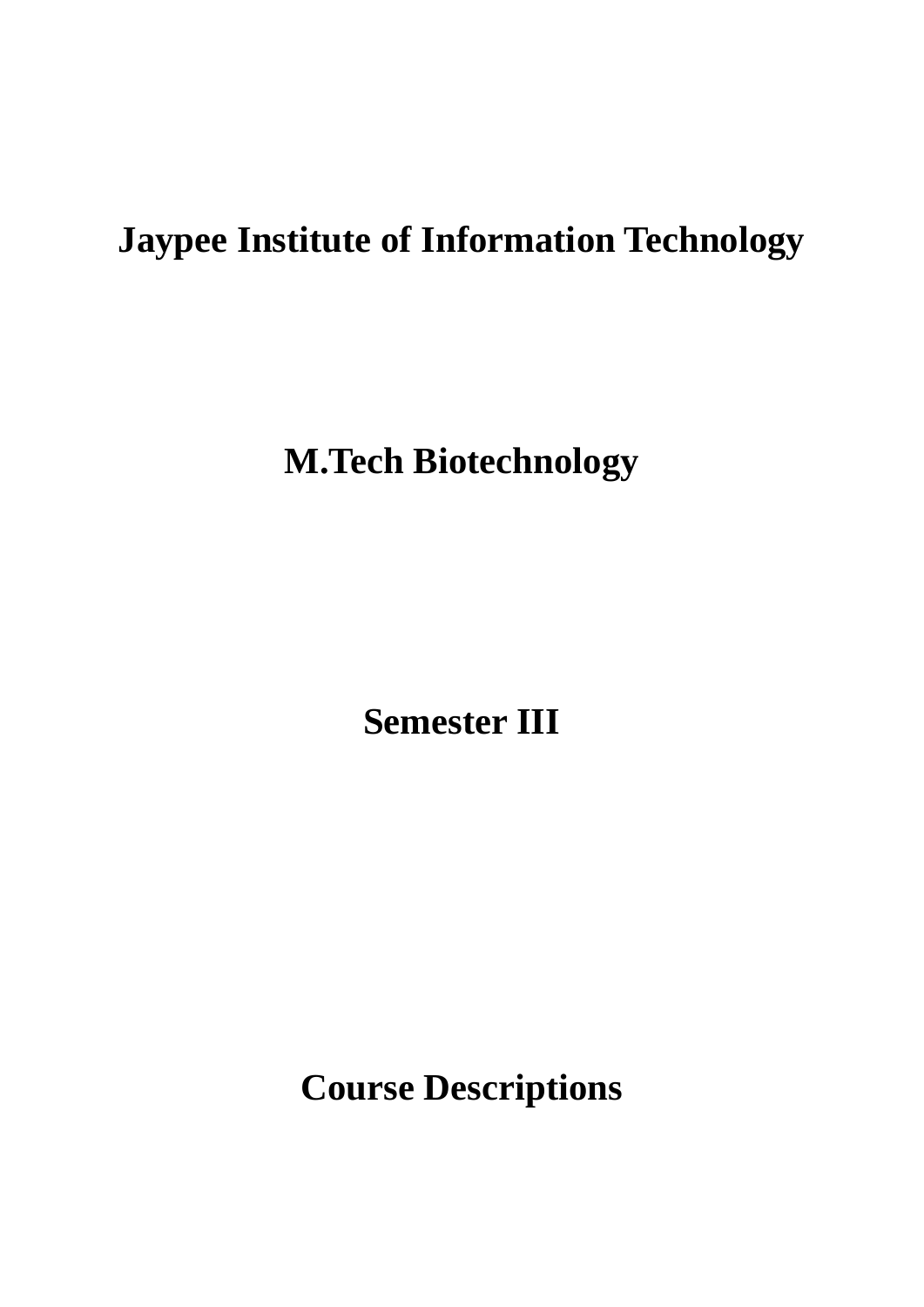| <b>Course Code</b>     |                                                                                   | 17M17BT211                                                    | Semester ODD                  |                         |                       |                      | <b>Semester III, X (DD) Session 2019-2020</b> |  |
|------------------------|-----------------------------------------------------------------------------------|---------------------------------------------------------------|-------------------------------|-------------------------|-----------------------|----------------------|-----------------------------------------------|--|
|                        |                                                                                   |                                                               |                               |                         |                       |                      | <b>Month from July to December</b>            |  |
| <b>Course Name</b>     |                                                                                   |                                                               | <b>Seminar and Term Paper</b> |                         |                       |                      |                                               |  |
| <b>Credits</b>         |                                                                                   | 4                                                             | <b>Contact Hours</b>          |                         | 4                     |                      |                                               |  |
| <b>Faculty (Names)</b> |                                                                                   | Coordinator(s)                                                | Dr Garima Mathur              |                         |                       |                      |                                               |  |
|                        |                                                                                   | Teacher(s)<br>(Alphabetically)                                | Dr Garima Mathur              |                         |                       |                      |                                               |  |
| <b>COURSE OUTCOMES</b> |                                                                                   |                                                               |                               | <b>COGNITIVE LEVELS</b> |                       |                      |                                               |  |
| C <sub>212.1</sub>     |                                                                                   | Make use of existing literature to define a research problem. |                               |                         | Applying Level $(C3)$ |                      |                                               |  |
| C <sub>212.2</sub>     | Survey the available scientific resources & databases to address<br>the problem   |                                                               |                               |                         |                       | Analyzing Level (C4) |                                               |  |
| C <sub>212.3</sub>     |                                                                                   | Evaluate and critique acquired knowledge                      |                               |                         |                       | Evaluate Level (C5)  |                                               |  |
| C <sub>212.4</sub>     | Conclude through oral and written scientific presentations<br>Evaluate Level (C5) |                                                               |                               |                         |                       |                      |                                               |  |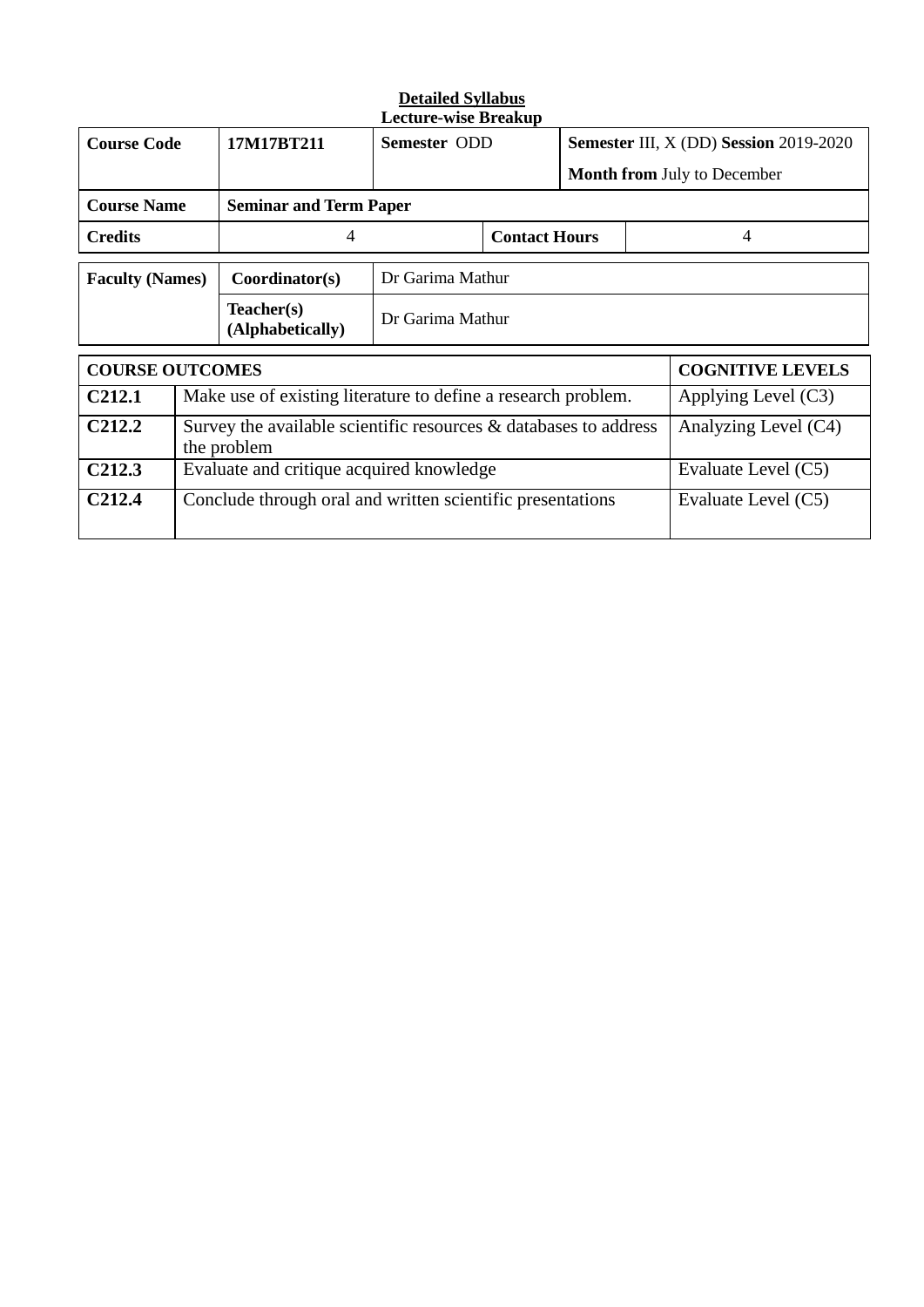| <b>Course Code</b>                     |                      | 17M17BT212                                                                 | Semester ODD                                                   |  | Semester III, X (DD) Session 2019-2020 |                         |                                    |
|----------------------------------------|----------------------|----------------------------------------------------------------------------|----------------------------------------------------------------|--|----------------------------------------|-------------------------|------------------------------------|
|                                        |                      |                                                                            |                                                                |  |                                        |                         | <b>Month from July to December</b> |
| <b>Course Name</b>                     |                      | <b>Project Based Learning-II</b>                                           |                                                                |  |                                        |                         |                                    |
| <b>Credits</b>                         |                      | 4                                                                          | <b>Contact Hours</b>                                           |  |                                        |                         | 4                                  |
| <b>Faculty (Names)</b>                 |                      | Coordinator(s)                                                             | Dr Ashwani Mathur                                              |  |                                        |                         |                                    |
|                                        |                      | Teacher(s)<br>(Alphabetically)                                             | Dr Ashwani Mathur                                              |  |                                        |                         |                                    |
| <b>COURSE OUTCOMES</b>                 |                      |                                                                            |                                                                |  |                                        | <b>COGNITIVE LEVELS</b> |                                    |
| C <sub>201.1</sub><br>research problem |                      |                                                                            | Compare and contrast the existing literature and interpret the |  |                                        | Understanding Level 2   |                                    |
| C <sub>201.2</sub>                     | different strategies |                                                                            | Make use of biotechnological and allied fields to explore      |  |                                        | Applying Level 3        |                                    |
| C <sub>201.3</sub>                     |                      | Designing the research strategy<br>Level 6                                 |                                                                |  |                                        | <b>Create Level</b>     |                                    |
| C <sub>201.4</sub>                     |                      | Conclude the research finding through presentation and<br>technical report |                                                                |  | Analyzing Level 4                      |                         |                                    |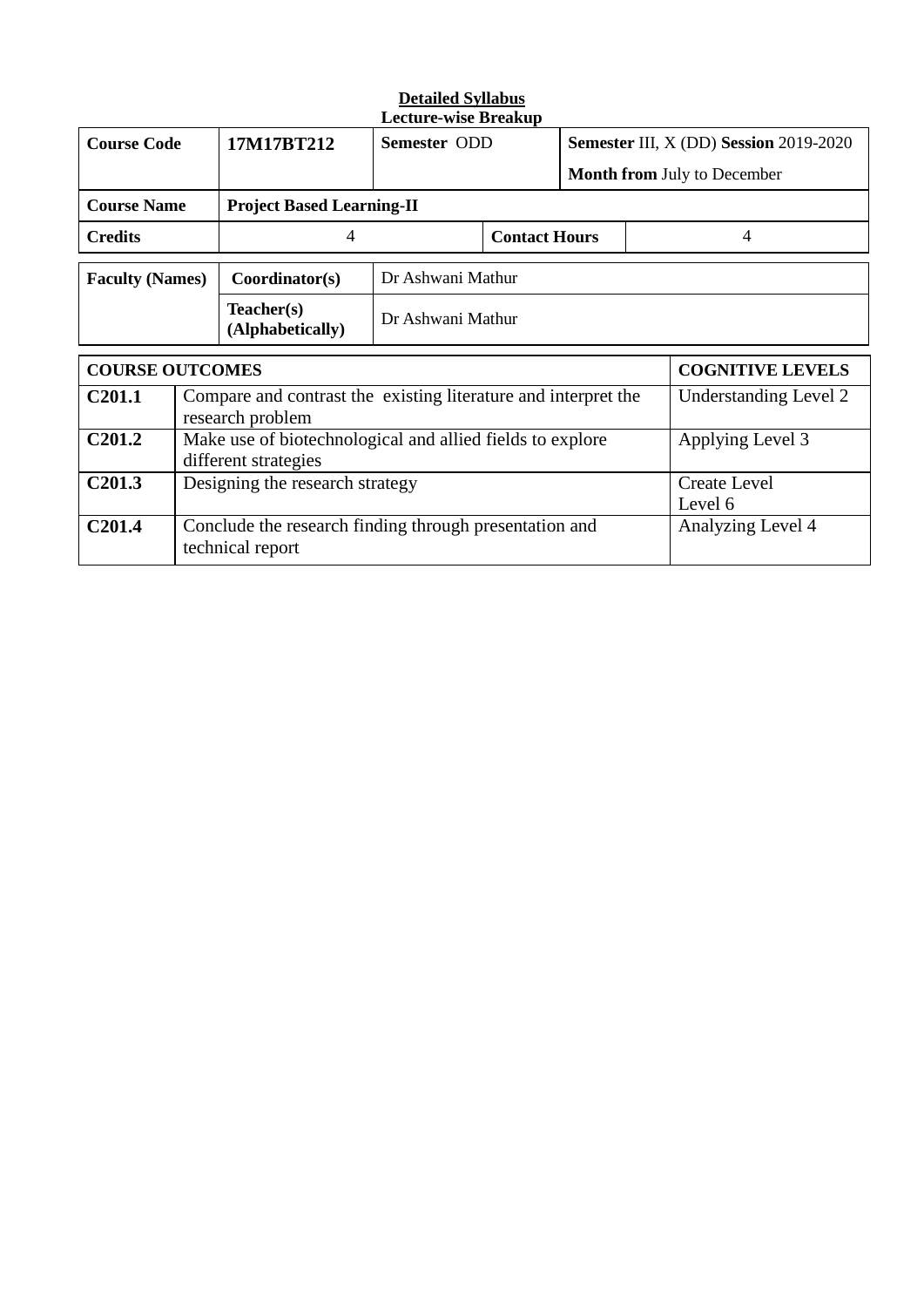| <b>Course Code</b>                                                    |                                            | 17M17BT213                                                    | Semester ODD                                                 |                | <b>Semester III Session</b> 2019-2020 |                         |                                    |
|-----------------------------------------------------------------------|--------------------------------------------|---------------------------------------------------------------|--------------------------------------------------------------|----------------|---------------------------------------|-------------------------|------------------------------------|
|                                                                       |                                            |                                                               |                                                              |                |                                       |                         | <b>Month from July to December</b> |
| <b>Course Name</b>                                                    |                                            | <b>Dissertation</b>                                           |                                                              |                |                                       |                         |                                    |
| <b>Credits</b>                                                        |                                            | 4                                                             | <b>Contact Hours</b>                                         |                | 8                                     |                         |                                    |
| <b>Faculty (Names)</b>                                                |                                            | Coordinator(s)                                                | Dr Shweta Dang                                               |                |                                       |                         |                                    |
|                                                                       |                                            | Teacher(s)<br>(Alphabetically)                                | Dr Shweta Dang                                               |                |                                       |                         |                                    |
| <b>COURSE OUTCOMES</b>                                                |                                            |                                                               |                                                              |                |                                       | <b>COGNITIVE LEVELS</b> |                                    |
| C <sub>2</sub> 13.1<br>methods to solve the given research problem    |                                            |                                                               | Identify the research problem and select suitable scientific |                |                                       | Applying Level 3        |                                    |
| C <sub>213.2</sub>                                                    | Formulate the plan and test for hypothesis |                                                               |                                                              |                |                                       |                         | Create level 6                     |
| C <sub>2</sub> 13.3<br>Assess the key findings and interpret the data |                                            |                                                               |                                                              |                | Evaluate Level 5                      |                         |                                    |
| C <sub>213.4</sub><br>the data                                        |                                            | Compose the written scientific report and effectively present |                                                              | Create level 6 |                                       |                         |                                    |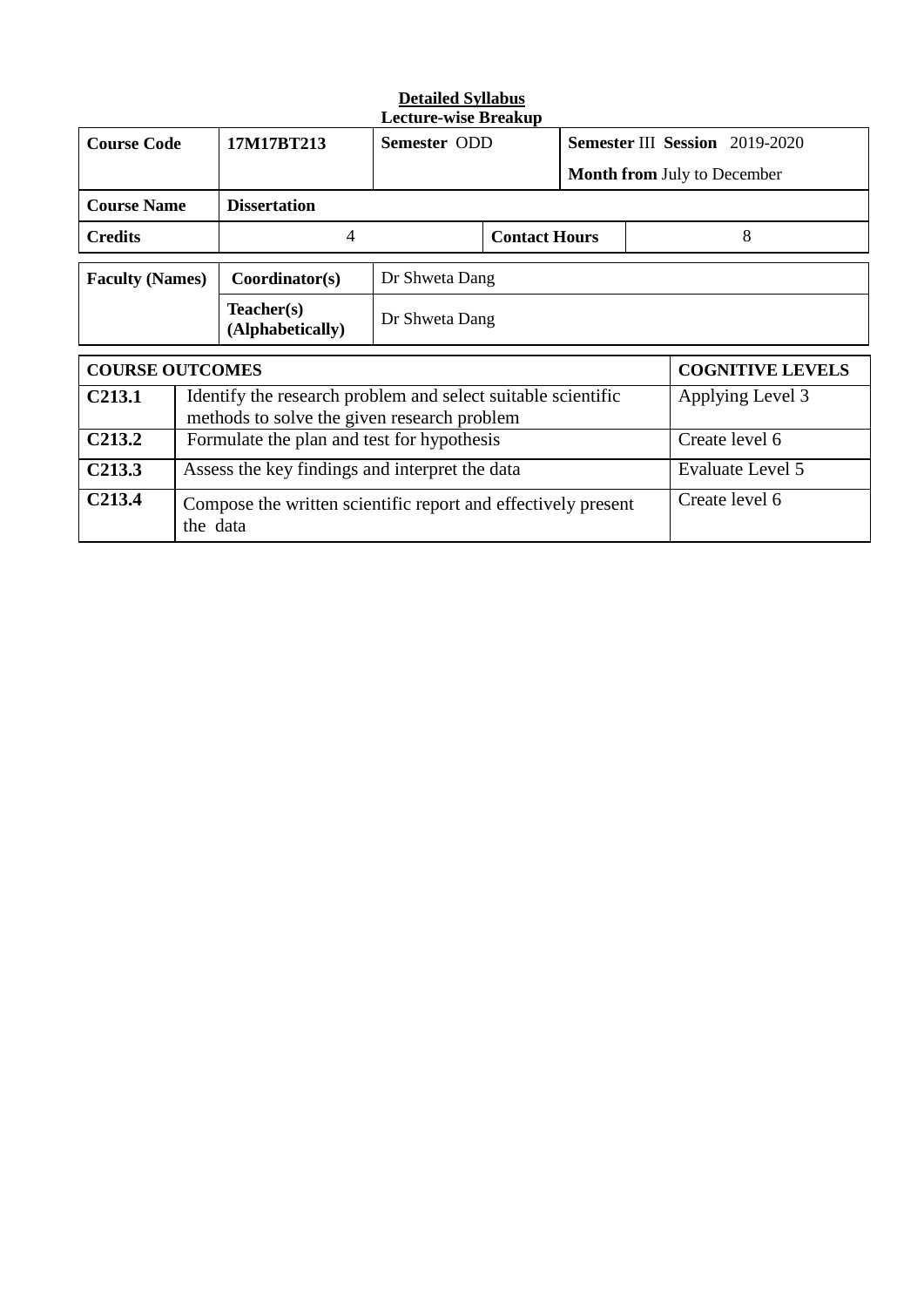| <b>Course Code</b>        |                               | 19M12HS211                          |                                                                                                                                                                           | <b>Semester Odd</b>                                                                                                                                                                                                                                                                    | <b>Semester III Session 2019 -2020</b>                                                                                                                                                                        |              |                                         |  |  |  |
|---------------------------|-------------------------------|-------------------------------------|---------------------------------------------------------------------------------------------------------------------------------------------------------------------------|----------------------------------------------------------------------------------------------------------------------------------------------------------------------------------------------------------------------------------------------------------------------------------------|---------------------------------------------------------------------------------------------------------------------------------------------------------------------------------------------------------------|--------------|-----------------------------------------|--|--|--|
|                           |                               |                                     |                                                                                                                                                                           | (specify Odd/Even)                                                                                                                                                                                                                                                                     | <b>Month</b> from July to December                                                                                                                                                                            |              |                                         |  |  |  |
| <b>Course Name</b>        |                               |                                     | <b>Cost Accounting for Engineering Projects</b>                                                                                                                           |                                                                                                                                                                                                                                                                                        |                                                                                                                                                                                                               |              |                                         |  |  |  |
| <b>Credits</b>            |                               | $\overline{3}$                      |                                                                                                                                                                           |                                                                                                                                                                                                                                                                                        |                                                                                                                                                                                                               |              |                                         |  |  |  |
| <b>Faculty</b><br>(Names) |                               | Coordinator(s)                      |                                                                                                                                                                           | Dr. Praveen Kumar Sharma                                                                                                                                                                                                                                                               |                                                                                                                                                                                                               |              |                                         |  |  |  |
|                           |                               | Teacher(s)<br>(Alphabetically)      |                                                                                                                                                                           | Dr. Praveen Kumar Sharma                                                                                                                                                                                                                                                               |                                                                                                                                                                                                               |              |                                         |  |  |  |
| <b>COURSE OUTCOMES</b>    |                               |                                     |                                                                                                                                                                           |                                                                                                                                                                                                                                                                                        |                                                                                                                                                                                                               |              |                                         |  |  |  |
| $C201-1.1$                |                               |                                     |                                                                                                                                                                           | Understand basic concepts of Cost Accounting                                                                                                                                                                                                                                           |                                                                                                                                                                                                               |              |                                         |  |  |  |
| $C201-1.2$                |                               |                                     |                                                                                                                                                                           | Apply concepts of cost in project management                                                                                                                                                                                                                                           |                                                                                                                                                                                                               |              |                                         |  |  |  |
| $C201-1.3$                |                               |                                     |                                                                                                                                                                           | Analyze cost behaviour for decision making                                                                                                                                                                                                                                             |                                                                                                                                                                                                               |              |                                         |  |  |  |
| $C201-1.4$                |                               |                                     |                                                                                                                                                                           | Construct different budgets for controlling the cost                                                                                                                                                                                                                                   |                                                                                                                                                                                                               |              |                                         |  |  |  |
| <b>Module</b><br>No.      | <b>Title</b><br><b>Module</b> | of<br>the                           |                                                                                                                                                                           | <b>Topics in the Module</b>                                                                                                                                                                                                                                                            |                                                                                                                                                                                                               |              | No.<br>оf<br>Lectures for<br>the module |  |  |  |
| 1.                        |                               | Introduction                        | Introduction & Overview of Cost Management Process                                                                                                                        |                                                                                                                                                                                                                                                                                        |                                                                                                                                                                                                               |              | 3                                       |  |  |  |
| 2.                        |                               | <b>Cost Concepts</b>                | Relevant Cost, Differential Cost, Incremental Cost,<br>Opportunity Cost, Objectives of a costing system,<br>Inventory Valuation, Provision of data for decision<br>making | $\overline{4}$                                                                                                                                                                                                                                                                         |                                                                                                                                                                                                               |              |                                         |  |  |  |
| 3.                        |                               | Project execution                   |                                                                                                                                                                           | Meaning, Different types, why to manage, cost<br>overruns centres, various stages of project execution:<br>conception to commissioning. Project execution as<br>of technical<br>conglomeration<br>activities. Detailed Engineering activities.                                         | and                                                                                                                                                                                                           | nontechnical | 5                                       |  |  |  |
| 4.                        | Project Execution             |                                     | Project site                                                                                                                                                              | Pre project execution main clearances and documents<br>Project team: Role of each member. Importance<br>Data required with significance, Project contracts,<br>Types and contents, Project execution, Project cost<br>control, bar charts & network diagrams, Project<br>commissioning | 6                                                                                                                                                                                                             |              |                                         |  |  |  |
| 5.                        |                               | <b>Cost Behavior</b>                |                                                                                                                                                                           | Distinction between Marginal Costing and Absorption<br>Costing; Break-even Analysis, Cost-Volume-Profit                                                                                                                                                                                | 6                                                                                                                                                                                                             |              |                                         |  |  |  |
| 6.                        | Profit                        | Planning<br><b>Marginal Costing</b> | approach                                                                                                                                                                  |                                                                                                                                                                                                                                                                                        | Analysis. Various decision-making problems.<br>Standard Costing and Variance Analysis. Pricing<br>strategies: Pareto Analysis. Target costing, Life Cycle<br>Costing. Costing of service sector. Just-in-time |              |                                         |  |  |  |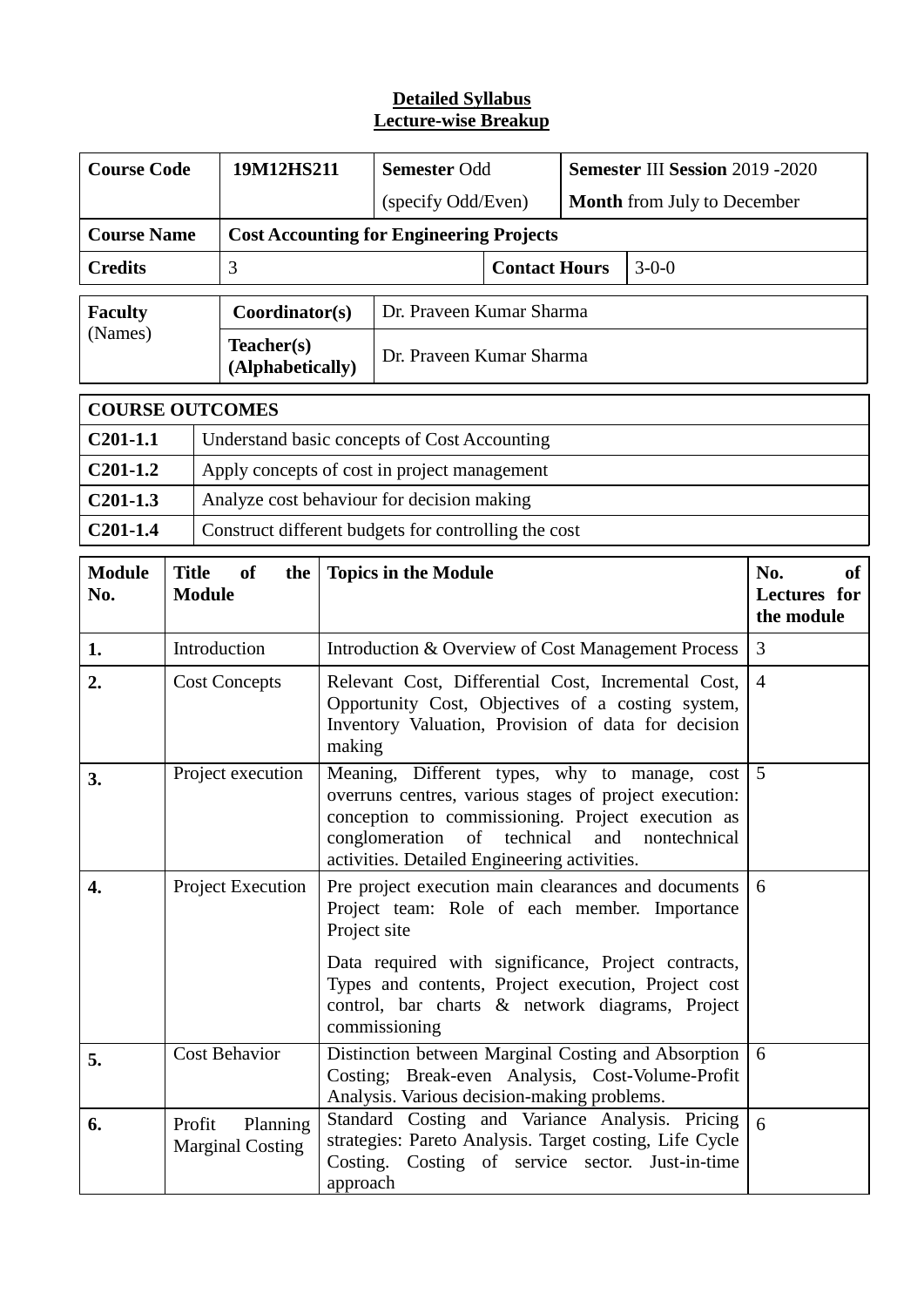| 7.           | <b>Material Planning</b>                                                                                                                                                                  | Material Requirement Planning, Enterprise Resource<br>Planning, Total Quality Management and Theory of<br>constraints. Activity-Based Cost Management, Bench<br>Marking; Balanced Score Card& value chain analysis. | 6  |  |  |  |  |
|--------------|-------------------------------------------------------------------------------------------------------------------------------------------------------------------------------------------|---------------------------------------------------------------------------------------------------------------------------------------------------------------------------------------------------------------------|----|--|--|--|--|
| 8.           | <b>Budgetary</b><br>Control                                                                                                                                                               | Flexible budgets, Performance budgets, zero based<br>budgets, Measurements of divisional profitability<br>pricing decisions including transfer pricing.                                                             | 6  |  |  |  |  |
|              | <b>Total number of Lectures</b>                                                                                                                                                           |                                                                                                                                                                                                                     | 42 |  |  |  |  |
|              | <b>Evaluation Criteria</b>                                                                                                                                                                |                                                                                                                                                                                                                     |    |  |  |  |  |
|              | <b>Components</b>                                                                                                                                                                         | <b>Maximum Marks</b>                                                                                                                                                                                                |    |  |  |  |  |
| T1           |                                                                                                                                                                                           | 20                                                                                                                                                                                                                  |    |  |  |  |  |
| T2           |                                                                                                                                                                                           | 20                                                                                                                                                                                                                  |    |  |  |  |  |
|              | <b>End Semester Examination</b>                                                                                                                                                           | 35                                                                                                                                                                                                                  |    |  |  |  |  |
| <b>TA</b>    |                                                                                                                                                                                           | $25$ (Test +Quiz+ Assignment)                                                                                                                                                                                       |    |  |  |  |  |
| <b>Total</b> |                                                                                                                                                                                           | 100                                                                                                                                                                                                                 |    |  |  |  |  |
|              | <b>Recommended Reading material:</b> Author(s), Title, Edition, Publisher, Year of Publication etc. (Text<br>books, Reference Books, Journals, Reports, Websites etc. in the IEEE format) |                                                                                                                                                                                                                     |    |  |  |  |  |
| 1.           | Ltd. PHI Learning Pvt. Ltd., 2010.                                                                                                                                                        | B. M. L. Nigam and I. C. Jain, Cost Accounting: Principles And Practice, PHI Learning Pvt.                                                                                                                          |    |  |  |  |  |
| 2.           | C. T. Horngren, Cost accounting: A managerial emphasis, 13/e Pearson Education India. Pearson<br>Education India, 2009.                                                                   |                                                                                                                                                                                                                     |    |  |  |  |  |
| 3.           | R. S. Kaplan and A. A. Atkinson, Advanced management accounting. PHI Learning, 2015.                                                                                                      |                                                                                                                                                                                                                     |    |  |  |  |  |
| 4.           | A. K. Bhattacharyya, Principles and practice of cost accounting. PHI Learning Pvt. Ltd., 2004.                                                                                            |                                                                                                                                                                                                                     |    |  |  |  |  |
| 5.           | N. D. Vohra, Quantitative Techniques in Management, 3e. Tata McGraw-Hill Education, 2006.                                                                                                 |                                                                                                                                                                                                                     |    |  |  |  |  |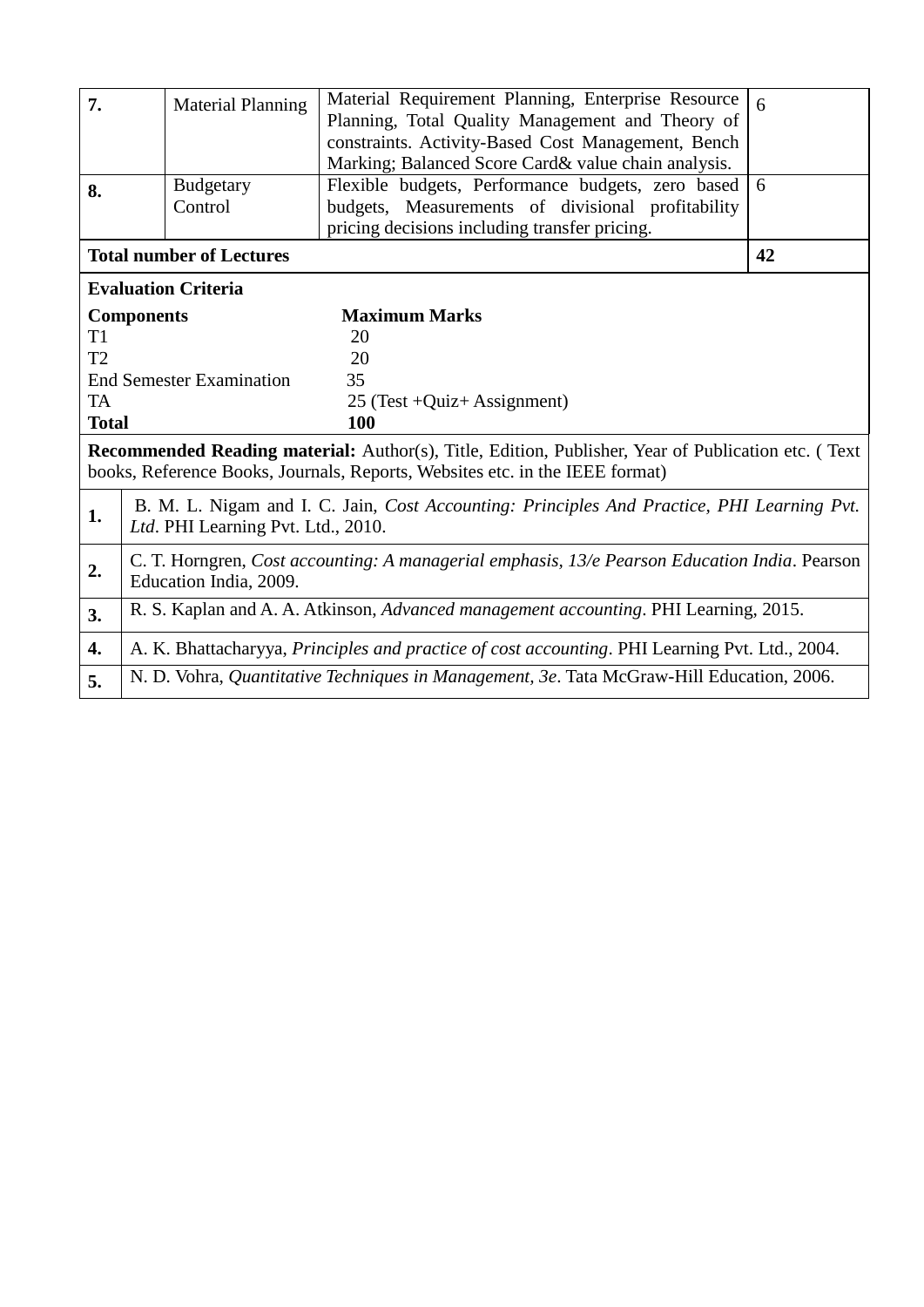| <b>Course Code</b>                                                   |                                                                                                                | 19M13HS211                   |                                                  | <b>Semester Odd</b>                                                                                                                                                                                                                                                     |                                    | <b>Semester III Session 2019 -2020</b> |                                                |  |  |
|----------------------------------------------------------------------|----------------------------------------------------------------------------------------------------------------|------------------------------|--------------------------------------------------|-------------------------------------------------------------------------------------------------------------------------------------------------------------------------------------------------------------------------------------------------------------------------|------------------------------------|----------------------------------------|------------------------------------------------|--|--|
|                                                                      |                                                                                                                |                              |                                                  |                                                                                                                                                                                                                                                                         | <b>Month</b> from July to December |                                        |                                                |  |  |
| <b>Course Name</b>                                                   |                                                                                                                | <b>Constitution of India</b> |                                                  |                                                                                                                                                                                                                                                                         |                                    |                                        |                                                |  |  |
| <b>Credits</b>                                                       |                                                                                                                | $\overline{2}$               |                                                  | <b>Contact Hours</b>                                                                                                                                                                                                                                                    |                                    | $(2-0-0)$                              |                                                |  |  |
| <b>Faculty</b>                                                       |                                                                                                                | Coordinator(s)               | Dr. Chandrima Chaudhuri                          |                                                                                                                                                                                                                                                                         |                                    |                                        |                                                |  |  |
| (Names)<br>Teacher(s)<br>Dr. Chandrima Chaudhuri<br>(Alphabetically) |                                                                                                                |                              |                                                  |                                                                                                                                                                                                                                                                         |                                    |                                        |                                                |  |  |
| <b>COURSE OUTCOMES</b>                                               |                                                                                                                |                              |                                                  |                                                                                                                                                                                                                                                                         |                                    |                                        |                                                |  |  |
| C202.1                                                               |                                                                                                                |                              |                                                  | Demonstrate an understanding of the conflict between the Fundamental Rights and<br>Directive Principles as given in the Indian Constitution                                                                                                                             |                                    |                                        |                                                |  |  |
| C <sub>2</sub> 02.2                                                  |                                                                                                                | in India.                    |                                                  | Assess the nature of the Indian constitution and its applicability in the study of politics                                                                                                                                                                             |                                    |                                        |                                                |  |  |
| C <sub>202.3</sub>                                                   |                                                                                                                | and the local government     |                                                  | Assess the devolution of powers and authority of governance of the Union government                                                                                                                                                                                     |                                    |                                        |                                                |  |  |
| C <sub>2</sub> 02.4                                                  | Demonstrate an understanding of the powers and functions of the Indian executive,<br>legislature and judiciary |                              |                                                  |                                                                                                                                                                                                                                                                         |                                    |                                        |                                                |  |  |
| <b>Module</b><br>No.                                                 | <b>Title</b><br><b>Module</b>                                                                                  | <b>of</b><br>the             |                                                  | <b>Topics in the Module</b>                                                                                                                                                                                                                                             |                                    |                                        | No.<br><b>of</b><br>Lectures for<br>the module |  |  |
| 1.                                                                   | <b>History</b><br>of<br>$\bullet$<br>Making<br>of<br>the<br>Indian<br>Constitution                             |                              |                                                  | History Drafting Committee-Composition &<br>Working                                                                                                                                                                                                                     | 3                                  |                                        |                                                |  |  |
| 2.                                                                   | Philosophy of the<br><b>India Constitution</b>                                                                 |                              | <b>Preamble -Salient Features</b>                |                                                                                                                                                                                                                                                                         |                                    | 1                                      |                                                |  |  |
| 3.                                                                   | Fundamental<br>Rights<br>and<br>Directive<br>Principles                                                        |                              | ٠<br>$\bullet$<br>$\bullet$                      | <b>Right to Equality</b><br><b>Right to Freedom</b><br><b>Right against Exploitation</b><br>Right to Freedom of Religion<br><b>Cultural and Educational Rights</b><br><b>Right to Constitutional Remedies</b><br>Directive Principles of State Policy                   | 5                                  |                                        |                                                |  |  |
| 4.                                                                   | Organs<br>Local                                                                                                | of<br>Governance             | $\bullet$<br>$\bullet$<br>$\bullet$<br>$\bullet$ | Parliament-Composition, Qualifications & and<br>Disqualification , Powers and Functions<br>Executive- President, Governor, Council of<br>Ministers<br>Judiciary-Appointment and Transfer of Judges,<br>Qualifications, Power and Functions<br>District's Administration | head:                              | Role<br>and                            | 8<br>8                                         |  |  |
| 5.                                                                   |                                                                                                                | Administration               |                                                  | Importance                                                                                                                                                                                                                                                              |                                    |                                        |                                                |  |  |